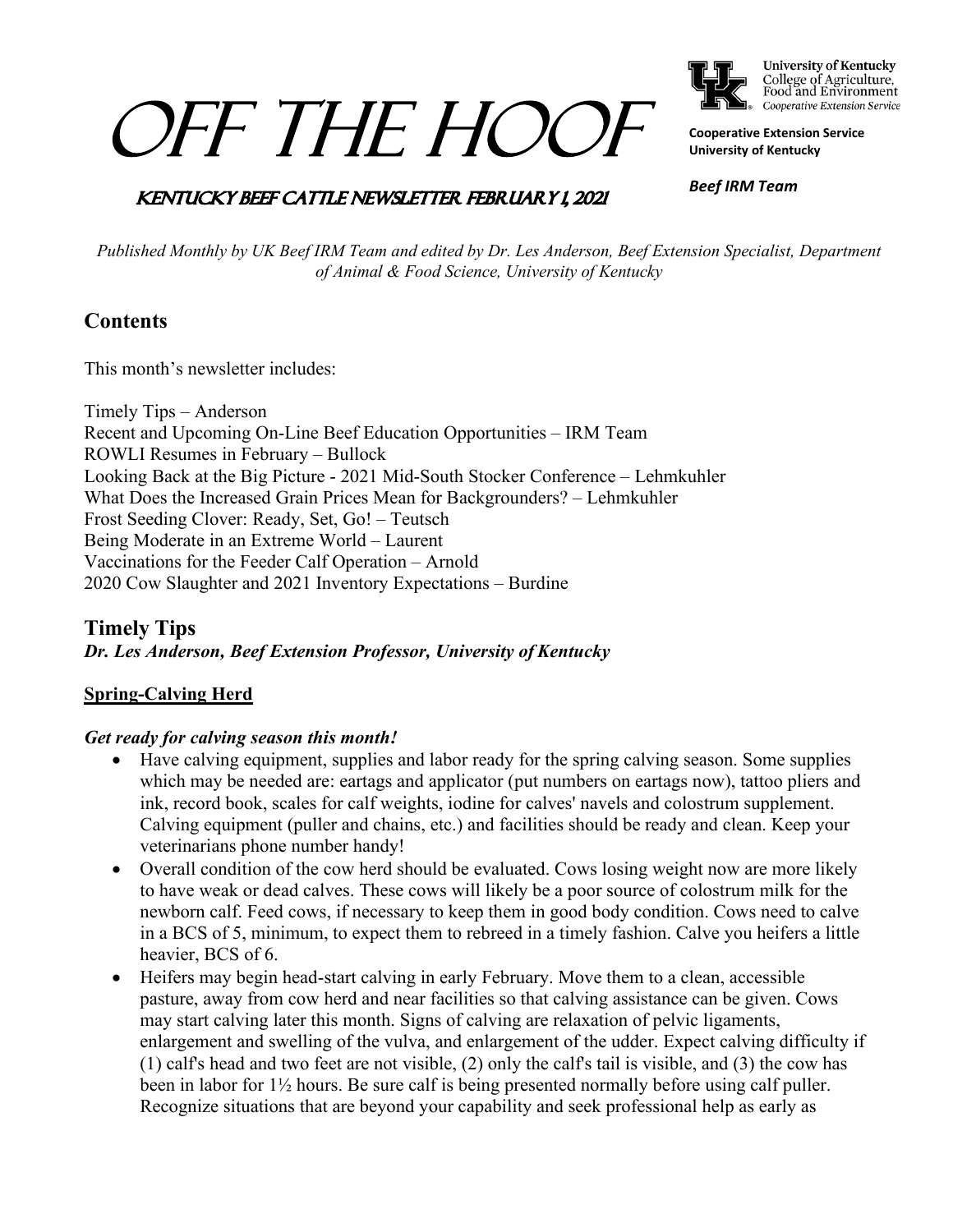possible. Calves that aren't breathing should receive assistance. Try sticking a straw in nostril to stimulate a reflex or try alternate pressure and release on rib cage. Commercial respirators are also available. Calves should consume colostrum within 30 minutes of birth to achieve good immunity.

- Record birthdate, cow I.D., and birthweight immediately (use your Beef IRM calendar). Identify calf with eartag and/or tattoo. Registered calves should be weighed in the first 24 hours. Male calves in commercial herds should be castrated and implanted as soon as possible.
- Separate cows that calve away from dry cows and increase their feed. Increase feed after calving to 25-27 pounds of high quality hay. Concentrate (3-4 lb. for mature cows and about 8 lb. for first-calf heifers) may be needed if you are feeding lower quality hay. Supplementation may have a beneficial effect on date and rate of conception. It's important time to feed a beef cow after calving. Thin cows don't come into heat very soon after calving. We must have cows in good condition, if we plan to breed them early in the season for best pregnancy rates, especially on high-endophyte fescue pastures.
- Sub-zero weather can mean death for newborn calves. During extremely cold spells, bring the cow(s) into a sheltered area as calving approaches to protect the calf. Be prepared to warm-up and feed newborn, chilled calves. Calving in mud can also cause problems.
- Watch for scours in newborn calves. Consult your veterinarian for diagnosis, cause, and treatment. Avoid muddy feeding areas so that cows' udders won't become contaminated and spread scours. Don't confine cows to muddy lots.
- Replacement heifers should be gaining adequately to reach target breeding weights by April 1<sup>st</sup>. Be sure that their feeding program is adequate for early breeding.
- Start looking for herd sire replacements, if needed.

# **Fall-Calving Herd**

- Breeding season should end this month maybe Valentine's Day. Remove bulls and confine them so that they regain condition.
- Consider creep feed or creep grazing (wheat, etc.) to supply extra nutrition to fall-born calves which may have to depend solely on their dam's milk supply for growth. They are not getting much except their dam's milk now (i.e. there is nothing to graze). February/March is the worst time of the year for fall-born calves.
- Provide windbreaks or clean shelter for calves.

# **General**

- Increase feed as temperature drops. When temperature falls below 15 degrees, cattle need access to windbreaks. For each 10 degree drop below 15 degrees, add three pounds of hay, two pounds of corn, or six pounds of silage to their rations.
- Provide water at all times. Watch for frozen pond hazards. If cattle are watering in a pond, be sure to keep ice "chopped" to keep cattle from walking on the ice and, possibly, breaking through. Keep automatic waterers working.
- You should be feeding a mineral supplement with adequate magnesium to prevent grass tetany  $\sim$  15% Mg) now. The Hi-mag UK Beef IRM mineral can be used now.
- Control lice. Watch for signs such as rubbing.
- Begin pasture renovation. You can overseed clover on frozen or snow-covered pastures.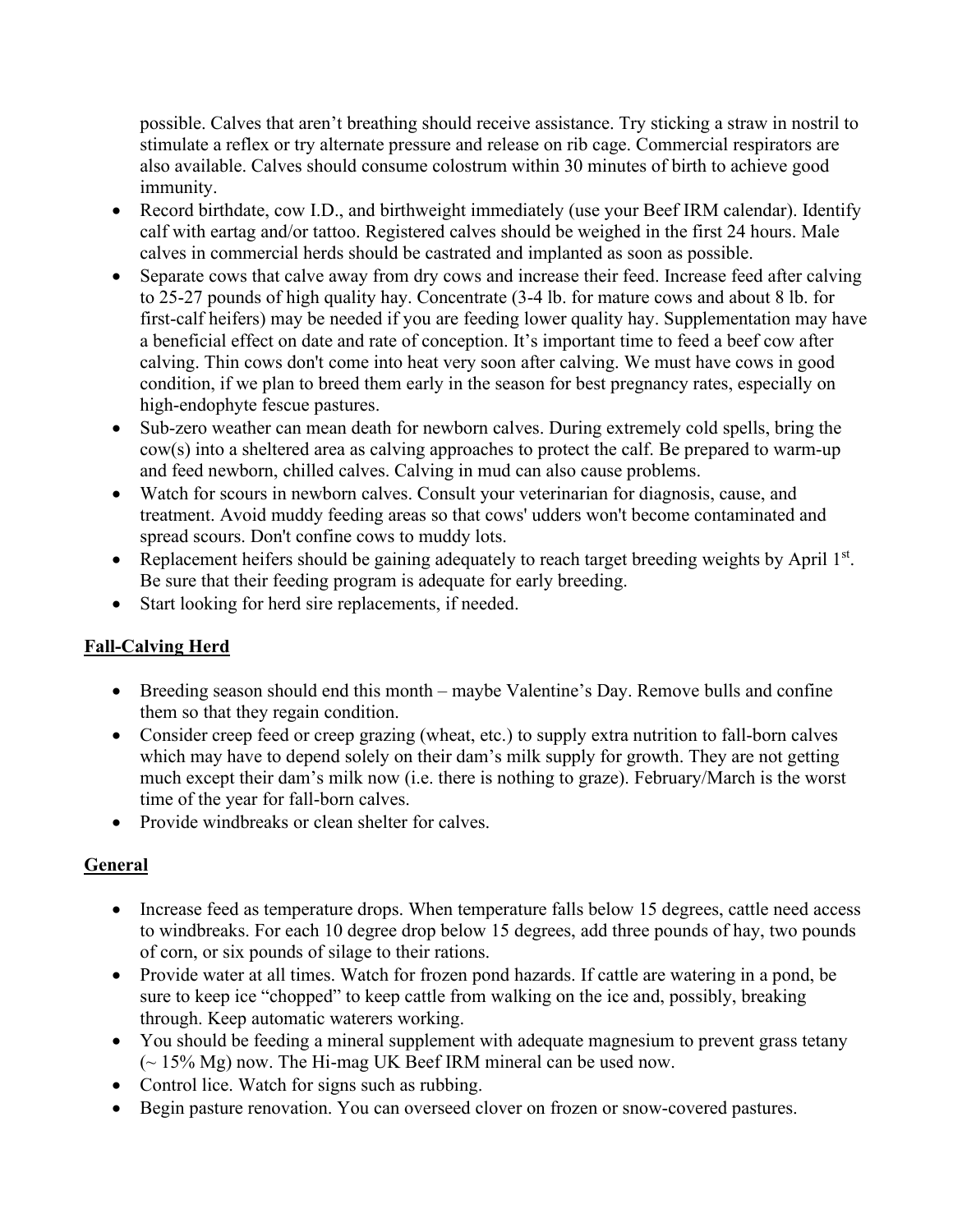# **Recent and Upcoming On-line Beef Education Opportunities** *Beef IRM Team, University of Kentucky*

| <b>Beef Minutes</b>      | Nutrient Composition of Corn Silage – Van Valin                                                       |
|--------------------------|-------------------------------------------------------------------------------------------------------|
| <b>Beef Bits Podcast</b> | Episode . Get Your Hay Here with Dr. Lehmkuhler and Brandon Sears, ANR<br><b>Agent Madison County</b> |

To access this and other excellent beef educational content, visit our Facebook Page (facebook.com/KyBeefIRM) and/or on the Department of Animal & Food Science YouTube page [\(https://www.youtube.com/channel/UCu4t18Zo2E\\_4\\_DBBELPjPMg\)](https://www.youtube.com/channel/UCu4t18Zo2E_4_DBBELPjPMg). Subscribe to the AFS YouTube page and click the notifications bell to receive a notification whenever we publish new beef education content. Beef Bits can also be accessed on the podcast website ([https://www.podbean.com/media/share/pb-meqic](https://www.podbean.com/media/share/pb-meqic-e6f8f1?utm_campaign=u_share_ep&utm_medium=dlink&utm_source=u_share)[e6f8f1?utm\\_campaign=u\\_share\\_ep&utm\\_medium=dlink&utm\\_source=u\\_share\)](https://www.podbean.com/media/share/pb-meqic-e6f8f1?utm_campaign=u_share_ep&utm_medium=dlink&utm_source=u_share).

# **Reaching Out While Locked In Resumes in February** *Darrh Bullock, Extension Professor, University of Kentucky*

The UK Beef Webinar Series *Reaching Out While Locked In* will resume in February and continue through May of 2021. The sessions will be the first and third Tuesday of each month and will start at 8:00pm Eastern/7:00pm Central. We do not have all of the titles and speakers locked down yet, but we are planning sessions on preparing for the calving season, targeted feeding, reproductive management, weed management, forage management, economic outlook and a special Shooting the Bull session with the Beef Extension Team to address your questions and discuss current challenges and opportunities. More information will follow in January, but we wanted to give you the opportunity to hold the dates. As always, if you know of anyone that would benefit from these educational programs have them send their name and county to [dbullock@uky.edu](mailto:dbullock@uky.edu) with the subject Beef Webinar or you can send me their information along with their email address.

Also, included at the end of this newsletter is a list of links for all the past sessions that we were able to get posted on YouTube; if you missed any, this should keep your busy through January! Feel free to send this information to anyone that you think may be interested.

We look forward to seeing you all in the new year and wish you all the best over the holiday season. Stay safe and enjoy your families whether close or from a distance.

# **Looking Back at the Big Picture - 2021 Mid-South Stocker Conference**  *Jeff Lehmkuhler, PhD, PAS, Associate Extension Professor, University of Kentucky*

The Mid-South Stocker conference planning committee has opted to host the 2021 Mid-South Stocker Conference virtually. This year's theme is "Looking at the Big Picture – How the Parts Fit Together in your System". The program will take place on February 23 and begin at 12:30 pm EST/11:30 CST. Due to the program being held online, the event has been shortened and will convene at 2:30 pm EST/1:30 CST.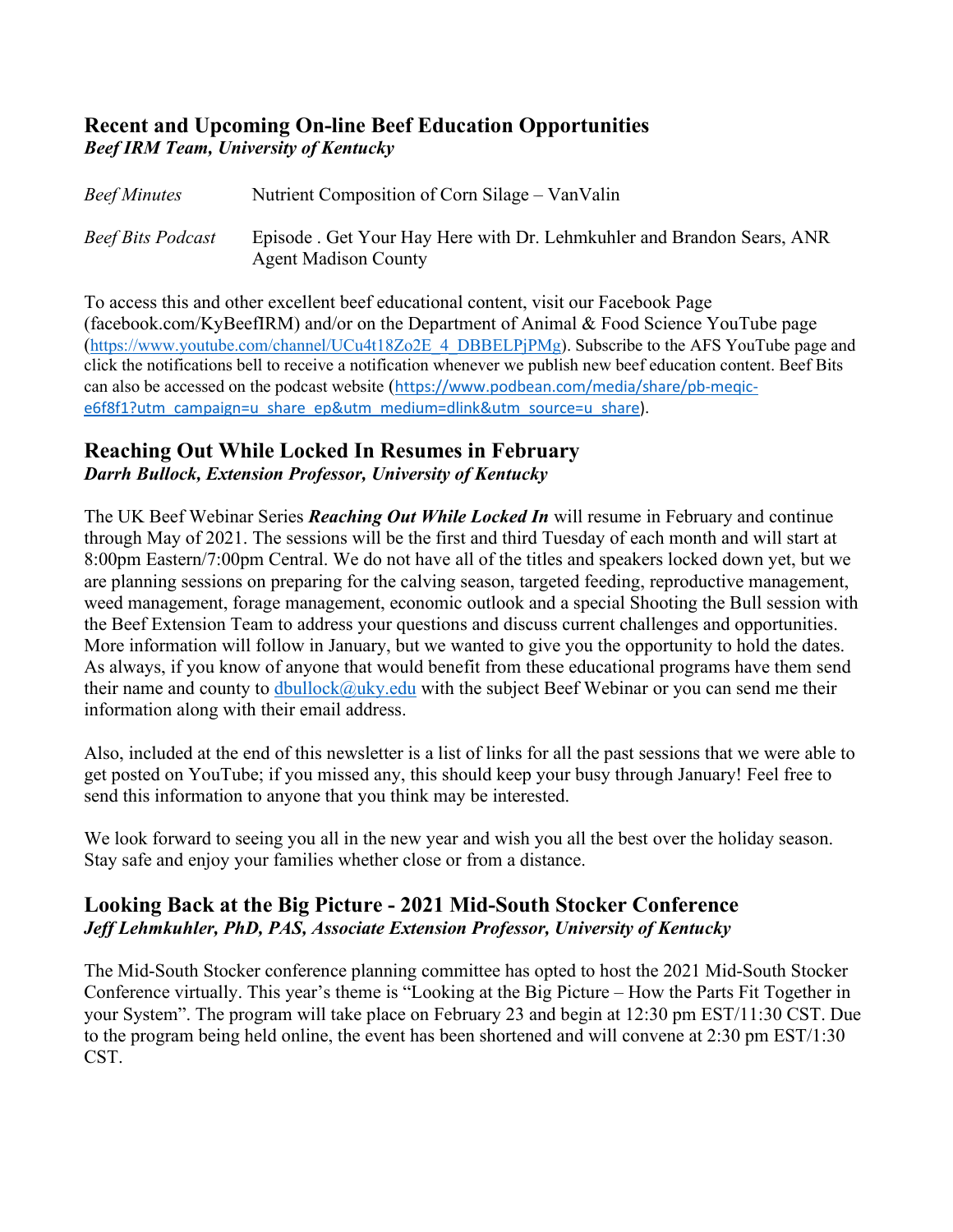The Mid-South Stocker Conference, though shortened in length, continues to provide some excellent insight for background and stocker operation managers. Dr. John Groves, DVM with Livestock Veterinary Service in Eldon, Missouri, will share a system approach to maintaining health in high-risk calves. This discussion will be of great interest to many of our backgrounders in the region. Virtual tours of Kentucky and Tennessee operations will continue to be a part of this year's conference as they provide a great learning opportunity. Lastly, given the uncertainty in the markets, Dr. Chris Prevatt, Livestock Economist from the University of Florida, will join us again. He will share information on implementing economic risk management tools for feeder cattle. The program is focused on providing fundamental management information. The planning committee is waiving registration costs this year making the program free for those interested.

To register for the online event visit<https://midsouthstockerconference.utk.edu/> and follow the links to register. Industry sponsors are welcome as well and sponsorship details can be found at the above website.

We look forward to hosting you this year virtually for the Mid-South Stocker Conference on February 23, 2021. Be sure to register and mark your calendars.

# **What Does the Increased Grain Prices Mean for Backgrounders?** *Jeff Lehmkuhler, PhD, PAS, Associate Extension Professor, University of Kentucky*

This time of year, we receive several questions regarding supplementing cows and calves. Often, I must ask what feeds are available and prices as this is rarely included in the original request. I see a wide range in feed prices when this information comes back. However, one thing is certain, feed prices are higher in 2021. What impact will this have on the backgrounding segment?

The backgrounding and stocker enterprises are tight margin industries. By margin, we are referring to the difference in the value of a feeder calf at marketing and the price paid at purchase. If an 800-pound feeder is expected to bring \$1,050 and was purchased for \$750, the margin would be \$300 to cover all costs and hopefully leave a bit of profit. If feed costs increase and all other factors remain the same, then the margin is decreased. To compensate, buyers will have to pay less for feeders if the projected sell price does not march up with the feed costs. Let's compare two scenarios where feed cost is \$180/ton versus \$280/ton. I'll use a model that includes typical enterprise budget information. I am leaving labor out, though one should value their time. Many enterprise budget tools are available, and you should find one that you like and enter your own values

Additional inputs are necessary and include days owned or fed. Purchase date and expected marketing date to look at the feeder cattle contract closest to your marketing day along with the basis. The diet or ration to be fed and cost is a critical part of this example. We know our feed cost will be either \$180 or \$280/ton. Animal performance can be assumed to estimate a market date if you are selling based on a pre-determined weight. For instance, many managers call saying they are buying 5 weights to sell at 800. I am using the April feeder contract price of \$144 (as of 1/27) with no basis in this example.

The intent of pulling all this information together is to help one determine breakeven prices and at what point after purchasing is breakeven reached. Consider that the first days you own the calf and the costs accrued. The calf lost weight from when it sold to when it arrived at your farm, you have processing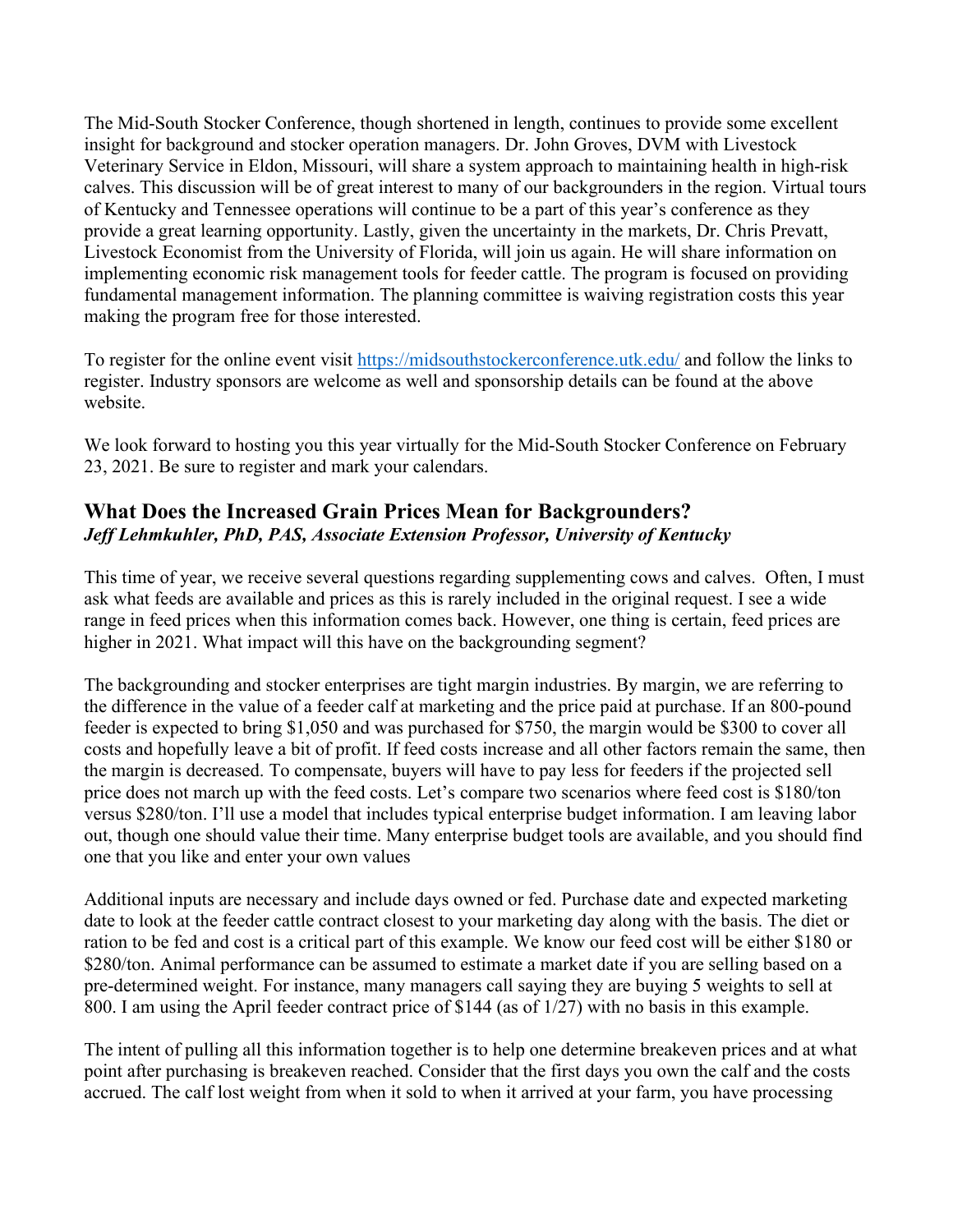costs, trucking expenses, buyer commission fees, and other expenses. You have to recover this investment with pounds added.

Early in my career I was visiting with Mr. Riechers, a knowledgeable farmer-feeder, discussing closeouts and breakevens. Twenty years later, I still vividly recall our conversation and Mr. Riechers telling me sternly that he does nothing to breakeven. He was trying to drive home the point that a profit margin should be included in your budgeting process. Last year, one of our stocker conference speakers discussed how he tries to realize a set daily profit on the cattle managed. In these examples, I have included a fixed \$0.20/d profit "cost".

Running through the model with feed set at \$180/ton, the breakeven matches the feeder cattle contract price of \$144 after about 70 days on feed. Assuming the calves are held for the projected 90 days, the breakeven drops to \$141. Accumulated feed costs are projected to be roughly \$148 versus \$230 for the 90 days. The increased feed cost equates to an \$82 difference or a daily feed increase of roughly \$0.90/d. The 55% feed price jump follows directly through as all other factors are assumed to remain the same.

The intent of my ramblings is to have you consider the impact of the current feed prices on your feed cost of gains. This year increased international demand for crops are anticipated with these export opportunities being supportive of increased grain commodity prices. Take the time to sharpen your pencil and see what the breakeven may need to be for calves. Feed costs could represent 70-80% of the variable costs in your backgrounding operation this year. An \$80 added production cost would mean the price offered for a 550-pound feeder would be \$13-14/cwt less keeping the sell price fixed in this example. Looking at the current market report averages for the state, 500- to 550-pound steer calves fell from \$153 to \$140 in a week. Do you think someone is figuring the breakevens or just coincidence?

Stay on top of the market conditions, feed costs and think outside the box. Find the opportunities when they present themselves for a profit, even if small. Consider options to reduce feed costs. Is this a year to consider corn silage if you haven't previously? Is this a year to consider a slower daily gain, longer days on feed backgrounding program? Will the market reward you for enrolling calves in certified programs, natural, NHTC or others? Stay warm and dry as we enter the heart of winter and contemplate what you can do a bit different to find an opportunity.

## **Frost Seeding Clover: Ready, Set, Go!** *Chris Teutsch, Associate Extension Professor, Forage Specialist, University of Kentucky*

Legumes like red and white clover are essential parts of sustainable grassland ecosystems. They capture nitrogen from the air and convert it into a plant available form, increase forage quality, and help to manage tall fescue toxicosis. We have always thought that the positive impact of clover in pastures on tall fescue toxicosis has simply been a dilution effect, but [new](https://www.youtube.com/watch?v=cmRuhhZp0Ho&t=838s)  [research from the USDA's Forage Animal Production Unit in Lexington](https://www.youtube.com/watch?v=cmRuhhZp0Ho&t=838s) shows that red clover contains compounds that reverses the vasoconstriction



that is caused by the ergot alkaloids in toxic tall fescue. Since red clover is a short-lived perennial, it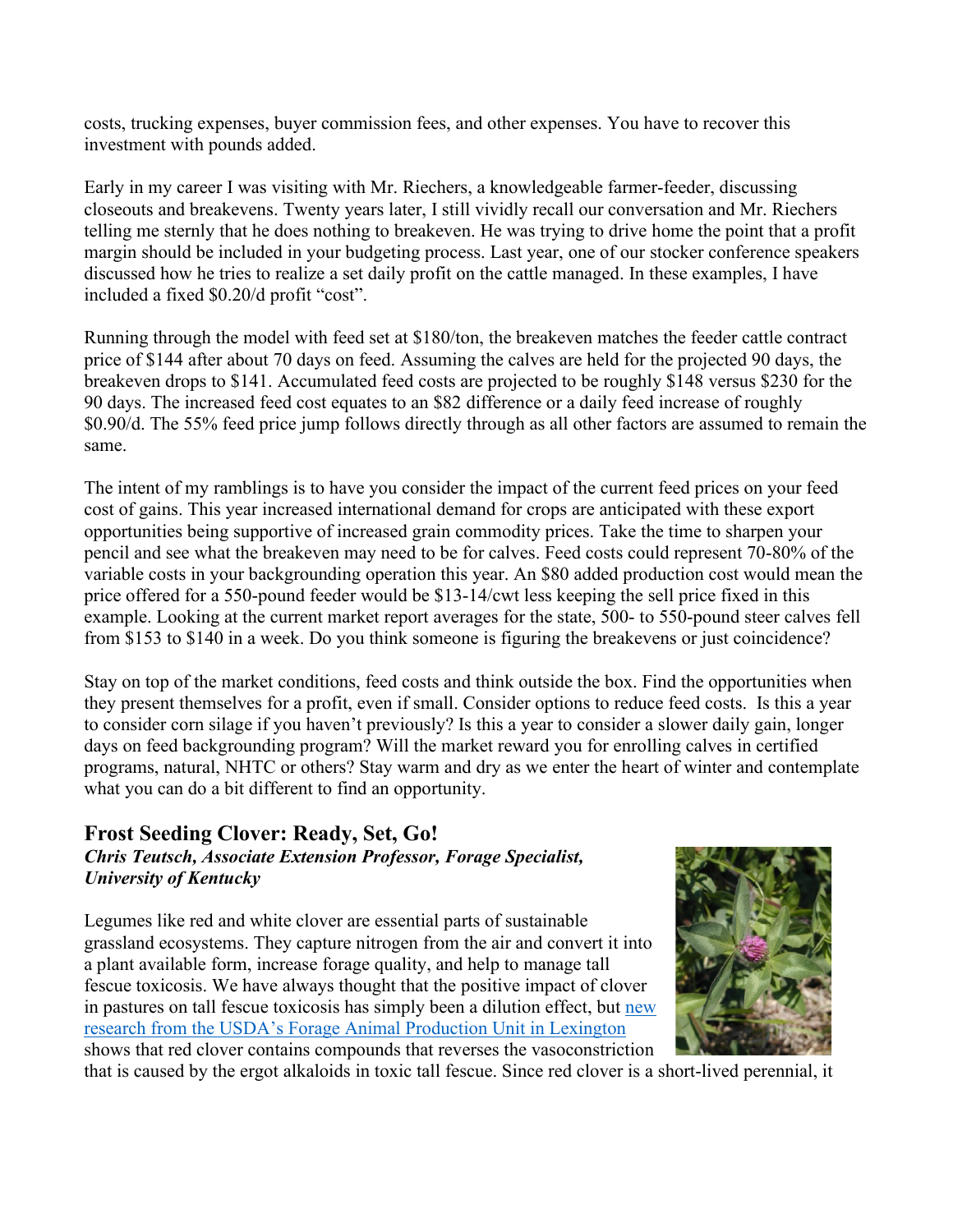needs to be reintroduced into pastures ever 2-3 years. The most efficient way to accomplish this is by frost seeding in late winter. The following tips will help you get off to a good start!

## **Tips for Getting Clover into Pastures**

- *Control broadleaf weeds*. Ideally, broadleaf weeds should be controlled prior to seeding legumes. This is best accomplished by controlling weeds the season prior to renovation.
- *Soil test and adjust fertility*. In order for clover and other improved legumes to persist and thrive in pastures, we must create an environment conducive for their growth. This starts with soil fertility. Prior to frost seeding clover, lime and fertilize pastures according to recent soil test results.
- *Suppress sod and decrease residue*. The existing sod must be suppressed and plant residue reduced prior to seeding. The reduction in plat residue allows seed to reach the soil surface where it can be incorporated by freezing and thawing events. Sod suppression and residue reduction is best accomplished by hard grazing in late fall and early winter.
- *Ensure good soil-seed contact*. Good soil-seed contact is required for seed germination and emergence. In frost seedings, this occurs when freezing and thawing cycles form cracks in the soil surface, often referred to as a honeycomb (Figure 1).
- *Seed on Proper Date*. Frost seeding is best accomplished in late winter or very early spring (February and early March). Frost seeding is accomplished by simply broadcasting the seed on the soil surface and allowing the freezing and thawing cycles to incorporate the seed into the soil. Success with frost seeding can be enhanced by dragging your pasture as or immediately after or as you broadcast the seed.
- *Use High-Quality Seed and Adapted Varieties*. Choose clover varieties that have been tested in Kentucky. The University of Kentucky has one of the most extensive variety testing programs in the country. The 2018 variety testing results can be found on the [UK Forage Extension](http://forages.ca.uky.edu/) website or by visiting your local extension office. Using the [2020 Long-Term Summary of Kentucky Forage](http://www2.ca.uky.edu/agcomm/pubs/PR/PR792/PR792.pdf)  [Variety Trials,](http://www2.ca.uky.edu/agcomm/pubs/PR/PR792/PR792.pdf) choose varieties that have performed above average (>100%) for multiple site-years. This indicates that they are well adapted to conditions found in Kentucky. Use either certified or proprietary seed to ensure high germination, seed genetics, and low noxious weed content. Do NOT use VNS or Variety Not Stated seed since there is no way to tell how it will perform in Kentucky.
- In Kentucky, a good mixture for renovating pastures with is 6-8 lb/A of red clover, 1-2 lb/A of ladino or grazing white clover. On rented farms or where soil fertility is marginal, adding 10-15 lb/A of annual lespedeza can be beneficial. Annual lespedeza is a warm-season annual legume that was used extensively 50 years ago, before producers had ready access to lime and fertilizer. In general, cool-season legumes (red and white clover) will be more productive under good growing condition.
- *Use correct seeding rate.* Make sure to maintain and calibrate your seeding equipment prior to planting (see video on [KYForages YouTube Channel on seeder calibration\)](https://www.youtube.com/watch?v=E0wSBYlJDbw&list=PLrq6psn95pUwB1wa8CjkkU6QpxzfQ6_2N&index=2). Seeding at too high of a rate needlessly results in higher seed costs. On the other hand, seeding at too low a rate results in weak stands and lower productivity.
- *Inoculate Legume Seed*. Most improved clover seed comes with a clay-based coating that contains inoculant. Make sure that the seed is fresh and has not been stored under adverse conditions. If the seed is not pre-inoculated, inoculate it with the proper strain of nitrogen fixing bacteria prior to seeding. This is relatively inexpensive insurance that legume roots will be well nodulated and efficient nitrogen fixation will take place.
- *Control Seeding Depth*. Small seeded forages should never be placed deeper than ½ inch. If using a drill always check seeding depth since it will vary with seedbed condition and soil moisture status.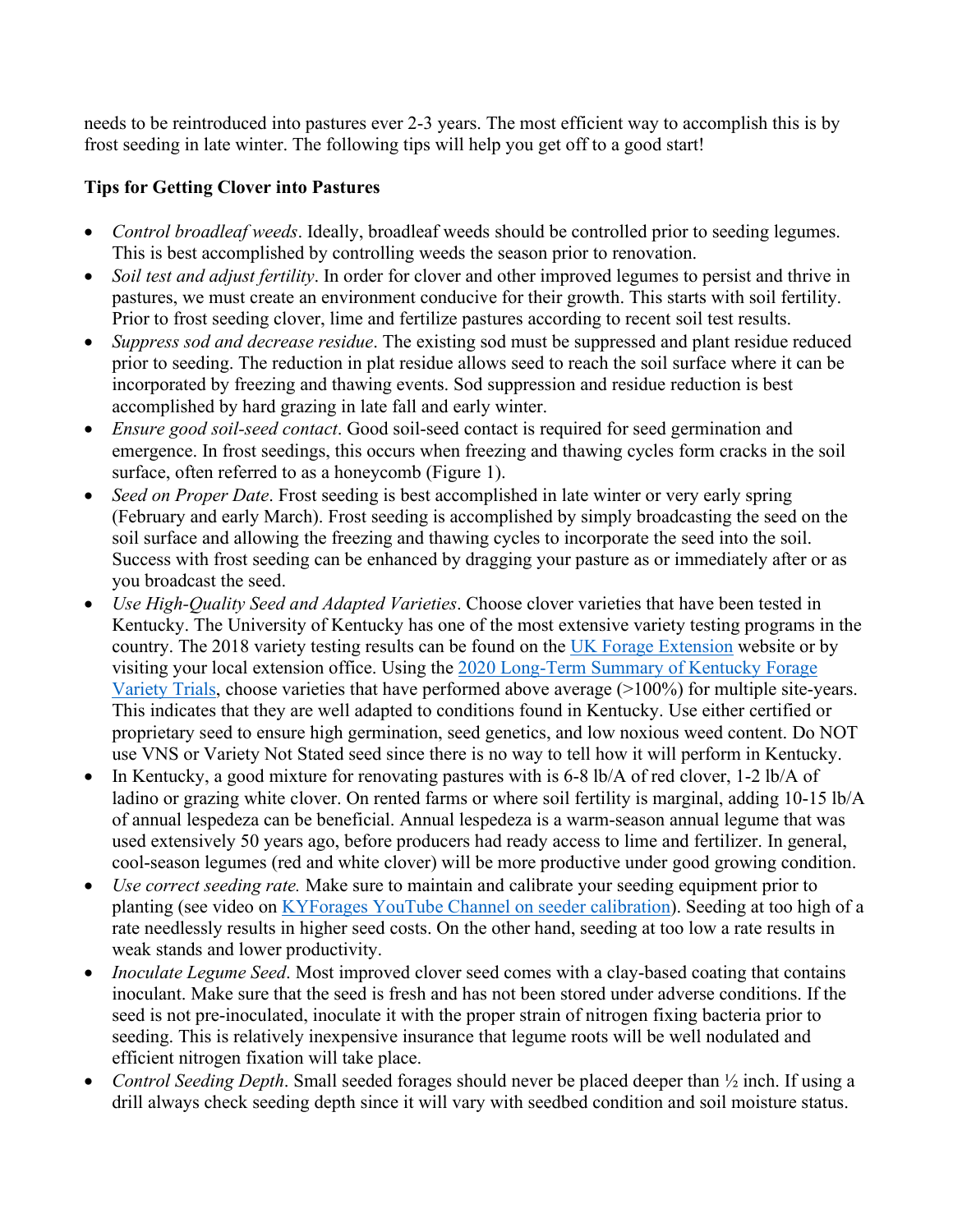*Placing small seeded forages too deep will universally result in stand failures*. Since frost seeding broadcasts the seed on top of the soil, this problem is minimized.

- *Check seed distribution pattern*. When using a spinner type spreader/seeder make sure and check you spreading pattern. In many cases small seeded forages are not thrown as far as you think. This can result is strips of clover in your pastures rather than a uniform stand. Also check your seed distribution pattern. Single disk spinners often throw more seed to one side if not correctly adjusted.
- *Control Post-Seeding Competition*. Not controlling post-seeding competition is one of the most common causes of stand failures. One the best management practices is to leave cattle on pastures that have been overseeded with clover until the clover seedlings get tall enough to get grazed off. Then remove animals from the pasture and allow that clover to reach a height of 6-8 inches. At that time the paddock can be placed back into the rotation. If the existing vegetation is not controlled, the new clover seedlings will be shaded out.

*For more information on frost seeding contact your local extension agent or visit the [UK Forage](http://forages.ca.uky.edu/)  [Extension Website.](http://forages.ca.uky.edu/)* 

## **FORAGE MANAGEMENT TIPS FOR**

Continue grazing stockpiled tall fescue.

Supplement poor quality hay.

Feed hay on your poorest pastures to improve soil fertility and organic matter.

Soil test and apply any needed lime and fertilizer.

Service and calibrate seeders and no-till drills.

Begin frost seeding 6-8 lb/A of red clover and 1-2 lb/A ladino white clover on closely grazed pastures.

On low fertility pastures, consider adding 10-15 lb/A of annual lespedeza to the above recommendation.

Consider applying 40-50 lb N/A in mid to late-February on some pastures to stimulate early growth.

# **Being Moderate in an Extreme World**

## *Kevin Laurent – Extension Specialist, University of Kentucky*

No this is not about the current political state of our country. So far, I have resisted the urge to join in the numerous ongoing social media conversations. No, this is just some of my personal thoughts and observations about the world we live in and more specifically how it relates to the beef business. We live in a world of extremes. There are extremes in the weather and the markets. Extremes can create changes in the marketplace. Sometimes positive change, sometimes negative. Grain prices go up, cattle prices go down and so on.

Extreme stories also get the most attention, whether it's current events in the media or bragging at the coffee shop about our weaning weights. And although extremes get attention, many times it's the extreme methods, actions or mindset that can get us in trouble. It is human nature to gravitate towards extremes. The most, the biggest, the heaviest, the tallest are all easier to identify than the moderate or optimum. Any of us over the age of 50 can remember the tall cattle of the 1980's. My good friend Terry Burks regularly posts historical pictures on Facebook of prominent sires in the Simmental breed. It's interesting to see that the original sires that came into the US were fairly moderate cattle by today's standards with decent feet and leg structure. But some of the pictures of sires from the 1980's and early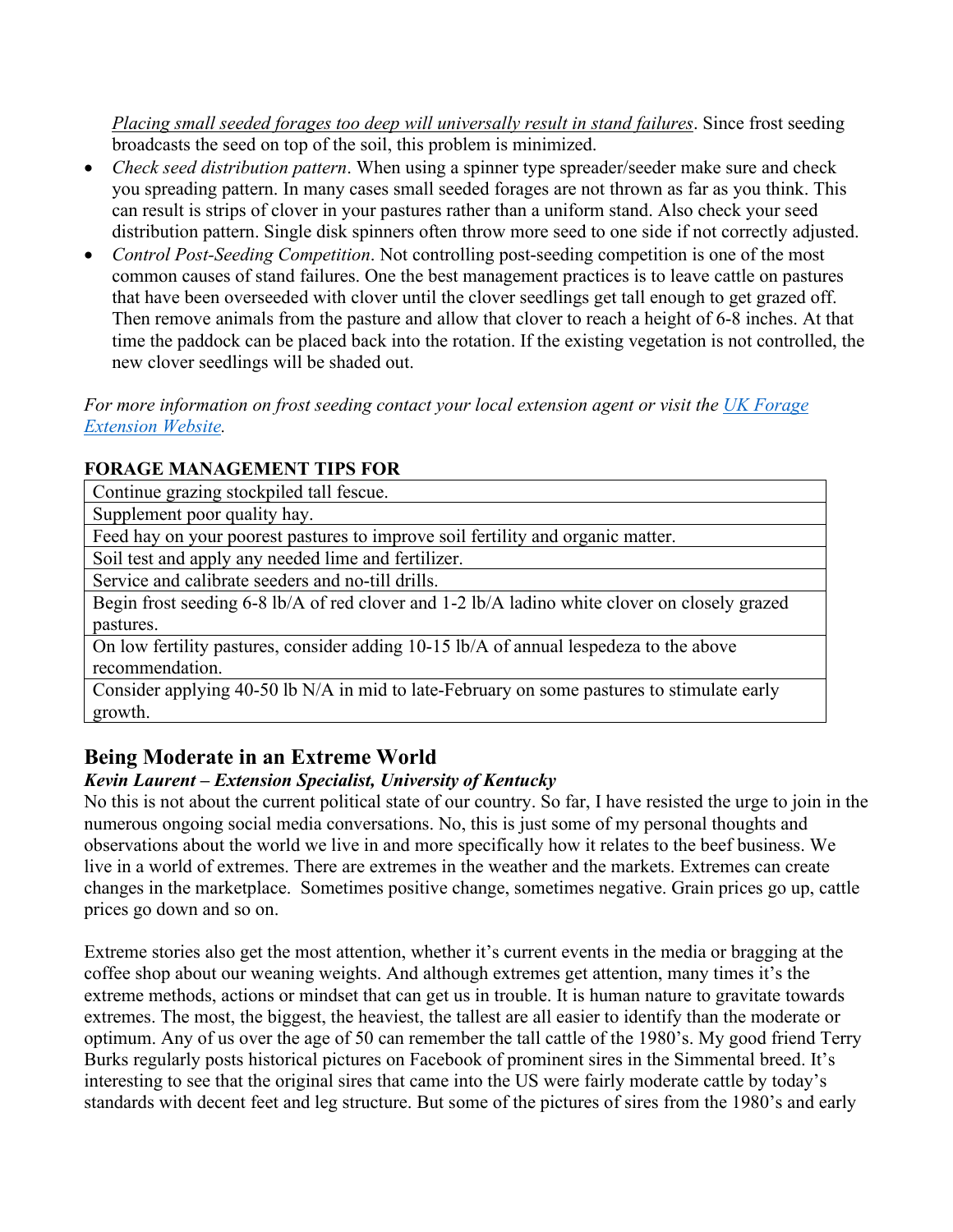90's are a little tough to look at. We know now that the chase for frame resulted in all kinds of ills, from fertility to feet and leg issues. Realize this is not an indictment of Simmentals, all the breeds were guilty.

So how do we avoid the temptation of chasing extremes? That's a difficult question to answer. It's hard to be consistently moderate in our thinking and our management. By the same token, we cannot use moderation as an excuse for poor management. The analogy of "being in the middle of the road will just get you run over" comes to mind. That said, I don't think we should write off the merits of moderation just because of an old cliché.

One of the best practical examples I have seen of managing for moderation was a presentation by John Genho, of Eldon Farms in Virginia at the 2019 Forages at KCA Symposium. The proceedings of his talk can be found on the UK Forages webpage at the following link: [Profitability at Eldon Farms: Guiding](https://uknowledge.uky.edu/cgi/viewcontent.cgi?article=1080&context=forage_kca)  [Principles \(uky.edu\).](https://uknowledge.uky.edu/cgi/viewcontent.cgi?article=1080&context=forage_kca) I pulled the following excerpt from the proceedings that I think is quite thought provoking.

"*We realized that in our situation, planning on grazing every day of the year was just as wrong financially as feeding 120 days of hay. Both were sub optimum. Over the course of several years, we ended up varying the number of animals on a particular group of fields from about 90 head up to 235 head. When we had 90 head, we weaned the heaviest calves. When we had 235 head, we produced the most lbs. to sell. But neither of these biological maximums created the financial optimum. That number was at 135-140 head. The economic optimum is always under the biological optimum when it comes to stocking rates. We should always run a few less cows than a field can actually carry to make the most money."*

I encourage you to look up the full copy of the proceedings. It's a great example of using historical data to guide decisions and not just managing for the extremes.

And going back to that middle of the road analogy. Maybe better record-keeping and more importantly, analyzing our records from an historical perspective will provide wisdom to know which lane we need to be in or if we need to switch lanes to avoid the oncoming traffic. Let's just hope the rest of winter 2021 continues mild with no extremes.

## **Vaccinations for the Feeder Calf Operation** *Dr. Michelle Arnold, UK Veterinary Diagnostic Laboratory*

Developing effective arrival protocols for feeder calves is a challenge. Size and type of calves purchased, weather, and many other "unknown" factors such as when they were weaned, how far they were hauled, how many farms they came from and length of time without adequate feed, mineral and clean water need to be considered before working feeder calves. Severely stressed calves will not mount a good immune response to vaccines and are far more likely to get sick and die quickly if not given time to rest and recuperate before vaccinating them for the first time. Most feeder calves purchased at auction do not come with a vaccination record available to the buyer so the calves are assumed to have received nothing. The "shots" considered most important for feeder calves to receive to be "fully vaccinated" are often boiled down to "two rounds of live viral vaccine, two rounds of blackleg and one dose of Pasteurella". Although that may sound straightforward, there are so many new combination products on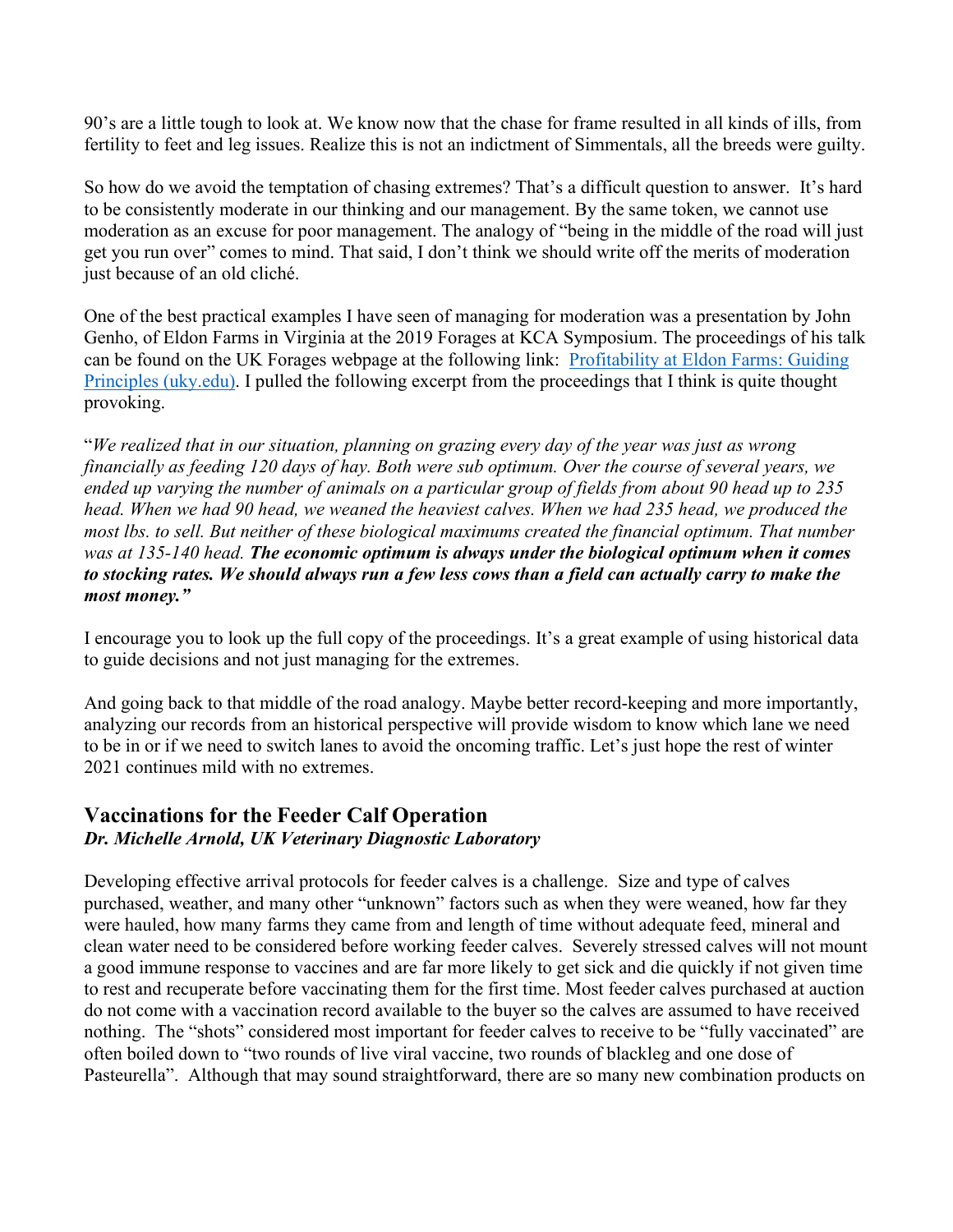the market that there are multiple ways to get there. Additional practices such as deworming, castrating bulls, pregnancy checking heifers, and implanting must also be placed in the to-do list. Consult your veterinarian before instituting any health protocol.

Remember: "Vaccination" (drawing up the vaccine in a syringe and injecting it into the animal) is not the same as "immunization" (the animal mounts an immune response) and "vaccination + immunization" never adds up to 100% protection from infection, even in the best of circumstances. The vaccines must be handled correctly (proper mixing, right temperature) and calves in good health (low stress, good plane of nutrition, trace mineral needs met, few parasites present) in order to get the most response from vaccines. The products listed are in no particular order and their inclusion should not be considered as an endorsement by the University of Kentucky.

Vaccines and Dewormers for Feeder Calves

1. "Two Rounds Live Viral Vaccines"

The first and second rounds of a "live viral vaccine" contains the respiratory viruses (IBR, BVD, PI3, BRSV) in a modified live (MLV) preparation (List D1A). Unlike the killed products, the Modified Live Vaccines (MLV) provide fast, broad immunity, are excellent stimulators of cell-mediated immunity, and have a long duration of action. A combination product containing both MLV viral vaccine and *Mannheimia haemolytica* ("Pasteurella") vaccine may also be used (List D4).

Timing: Traditionally given after calves have rested 12-24 hours after arrival. However, since vaccines usually cause calves to have a slight fever, new research has shown the MLV vaccine may be delayed 2-3 weeks in high risk calves without affecting the morbidity and mortality rate. In other words, if you are concerned the newly purchased calves are at high risk to get sick, delaying vaccination until they are stronger will not result in more sickness and death than you would have had anyway. As a matter of fact, it may help keep them eating and drinking better without the vaccine-induced fever.

2. "Two Rounds of Blackleg"

These are the 7 or 8-way Clostridial vaccine products (List D5A). Most require a two shot series, administered 2-3 weeks apart for protection. Blackleg vaccine may be purchased in combination with pinkeye (List D5B), with "Somnus" (list D5C) or with "Pasteurella" (List D5D).

Timing: Usually given at first working and booster according to label. Don't forget the booster.

3. "A 'Pasteurella' shot-calves must get at least one round"

This is actually a *Mannheimia haemolytica* toxoid (List D3). This vaccine, commonly known as a "Pasteurella shot" or "Pneumonia shot", is given to stimulate immunity against the leukotoxin (a white blood cell killer) produced by the bacteria to protect itself from the immune response. Some of these products also contain a *Pasteurella multocida* bacterial extract*.*

A popular option is to use a "Live Virus Product with Pasteurella"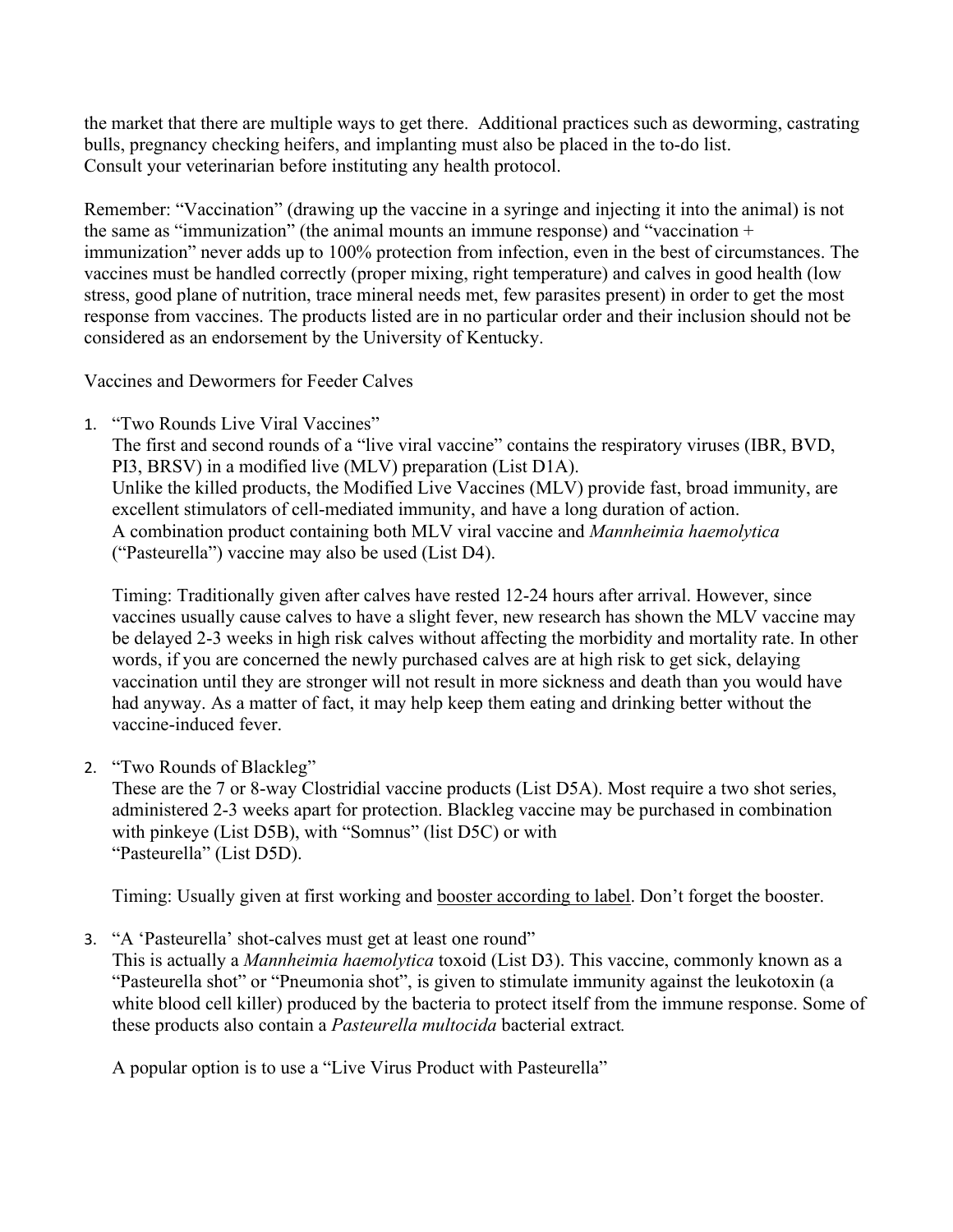A *Mannheimia haemolytica* toxoid and MLV Respiratory Virus Vaccine Combination product (List D4) can be given to meet the "Pasteurella" requirement and one viral vaccine dose with one injection or one injection plus an intranasal.

Timing: Should be given in first round of vaccines.

- 4. *Histophilus somni* (formerly known as *Hemophilus somnus*) vaccines-consult your veterinarian. There is no direct proof that "Somnus" vaccines are effective under field conditions but they may help lessen the severity of the disease. Delay this vaccine if possible.
- 5. Deworming with an endectocide (List D6A) will control internal and external parasites, usually 30 days or longer (LongRange is an extended duration product of 120+ days). A drench anthelmintic or 'white dewormer' is given by mouth and has a short duration but very effective clean-out of internal parasites (List D6B) but a second product is often required for external parasite (lice/flies/ticks) control. Backgrounders frequently use a product from both lists D6A and D6B on arrival at the same time.
- 6. Steers-Knife cut, banded (at birth or at weaning) or Clamped; Implanted Castration method may be either surgical (knife-cut) where the scrotum is opened and the testicles removed; non-surgical banding with an elastrator rubber band placed around the scrotum and above the testicles; or the scrotum is clamped with a Burdizzo Clamp to crush the testicular cords. The question of whether to castrate immediately or delay this practice in high risk bulls does not have an absolute right or wrong answer. Many studies have concluded that castration at first working is best, basically because it gets this inevitable practice finished and the stress over as soon as possible.

However, in very high risk, lightweight bull calves, waiting a week or two to get them stronger will help avoid some sickness. Steers should be implanted at the time of castration (unless you plan to sell calves in an organic or natural market). Tetanus vaccination is strongly recommended when performing castration on calves, especially if banding. Consult your veterinarian regarding whether to use a tetanus toxoid or antitoxin.

- 7. If heifers have been allowed to stay with the herd bull until weaning, most likely some are pregnant. A prostaglandin injection (for example: Lutalyse®) can be given to the heifers to induce abortion once they have been away from the bull a minimum of 10 days. These injections work best in early pregnancy so do not delay administration if needed; a prostaglandin shot alone will not work well after 75-days gestation. Often "guaranteed open" means pregnancy checked by a veterinarian by rectal palpation or "sleeved by a vet".
- 8. Test for BVD-PI (ear notch)-Testing all calves is strongly recommended to find persistently infected (PI) animals. Failure to identify and remove PI calves quickly often results in increased sickness and death loss in the group.

Additional Considerations:

1. Cattle with extremely low blood concentrations of the trace elements selenium and copper have difficulty fighting any disease challenge. An injectable trace mineral supplement given on arrival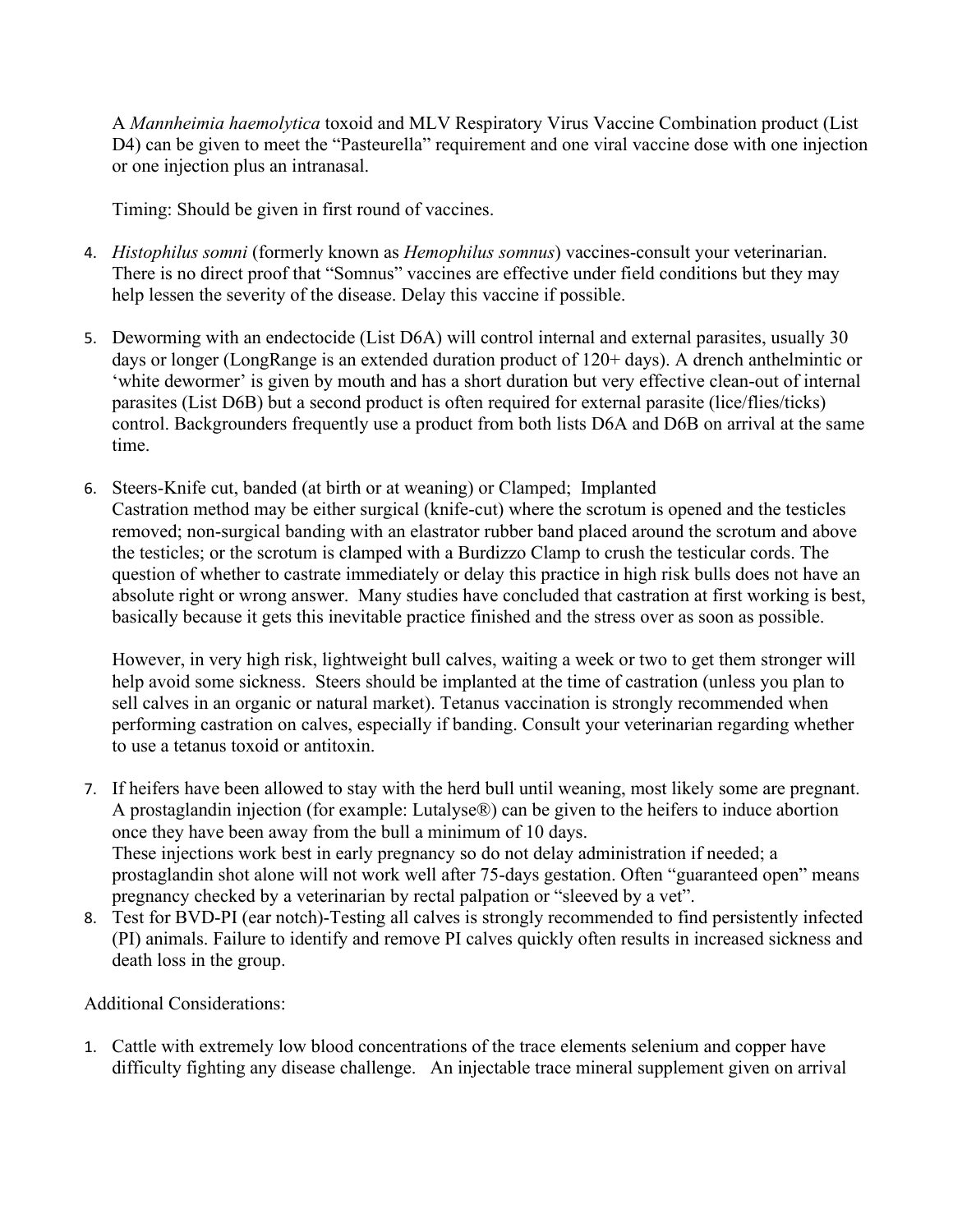(such as Multimin 90®) is one option to boost the copper and selenium levels during the initial arrival period.

- 2. Metaphylactic treatment (treatment of all calves on arrival or when 10% show signs of BRD) of high risk calves (high risk=lightweight, weaned on the trailer, commingled, green calves) with longacting antibiotics is a well-established, beneficial procedure that can reduce morbidity (sickness) and case fatality (death) by up to 50% in high risk calves. Calves still need to be watched very closely in spite of having an antibiotic on board.
- 3. Feed bunks and watering troughs are known areas for disease transmission. Keep sick cattle, especially chronic pneumonia calves, away from healthy calves and manage their feed and water separately. Do not allow nose-to-nose contact between sick and healthy groups. Good sanitation, especially regularly cleaning and sanitizing waterers, feed bunks and working chutes is imperative.
- 4. Do not pen new arrivals next to calves that were purchased last week! Try to load the farm with calves as quickly as possible rather than buy a load every week for 4 weeks and combine them in same area. This is a sure-fire recipe for disaster.
- 5. Buying preconditioned calves that have been weaned and vaccinated for respiratory diseases prior to weaning (especially BVD) and dewormed will help decrease, but does not eliminate, sickness and death loss.
- 6. Management is key. In a recent article by Chad Engle from the US Meat Animal Research Center, he wrote, "I like to think of our feed yards as five-star hotels. Once these calves step into our "hotel", they should be greeted by knowledgeable handlers, fresh feed, clean waterers and clean pens. We never put new calves into pens that do not have fresh hay and ration in the feed bunks. It is our job in the feed yard to show those calves that the feed yard is the best place on earth for them to be." Enough said.



## **D1A Modified Live Virus Vaccines (Often called "Live Virus")**

\*Pyramid 5 - Boehringer Ingelheim \*Vista 5 —Merck \*Inforce 3 (Intranasal) + Bovishield BVD —Zoetis \*Express 5 —Boehringer Ingelheim \*Bovishield Gold 5 — Zoetis \*Titanium 5 — Elanco \*Bovilis Vista BVD + Bovilis Nasalgen 3 (Intranasal)—Merck \*Labeled for use in pregnant cattle and nursing calves

## **D1B Modified Live Virus Vaccines + Somnus**

\*Express 5-HS– Boehringer Ingelheim Resvac 4/Somubac-Zoetis

## **D2A Killed Virus Vaccines**

Triangle 5—Boehringer Ingelheim Cattlemaster Gold FP5 — Zoetis Vira Shield 6 — Elanco Master Guard 5-contains killed IBR and BVD-Elanco



*Always read and follow label directions.*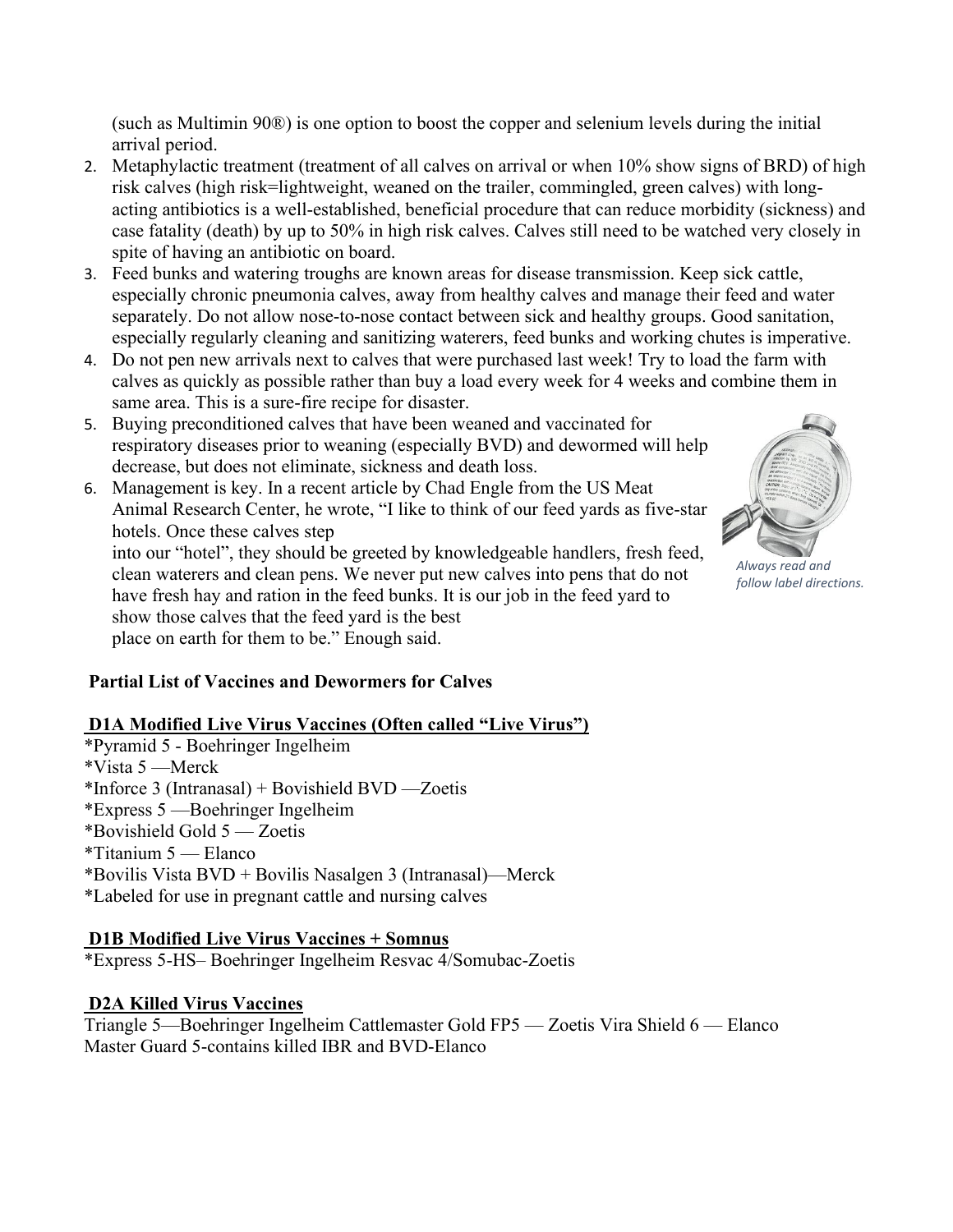**D2B Killed Virus Vaccines + Somnus** Elite 4-HS—Boehringer Ingelheim Vira Shield 6 Somnus— Elanco

## **D3 Mannheimia (Pasteurella or Pneumonia) Vaccines**

Presponse HM—Boehringer Ingelheim Presponse SQ—Boehringer Ingelheim One Shot—Zoetis Pulmoguard PHM –1– Huvepharma Nuplura PH—Elanco Once PMH—SQ or IN intranasal—Merck

## **D4 Modified Live Respiratory Virus Vaccines +** *Mann- heimia* **toxoid**

\*Pyramid 5 + Presponse SQ —Boehringer Ingelheim \*Vista Once SQ — Merck \*Bovi-Shield Gold One Shot—Zoetis \*Titanium 5 + PHM—Elanco \*Inforce 3 (intranasal) + One Shot BVD-Zoetis \*Bovilis Vista BVD CFP + Bovilis Nasalgen 3– PMH (Intranasal)- Merck \*Labeled for use in pregnant cattle and nursing calves —follow directions carefully

## **D5A Clostridial (Blackleg) 7 or 8 Way Vaccines**

Ultrabac 7 or Ultrachoice 7—Zoetis Caliber 7—Boehringer Ingelheim Alpha 7—1 single dose -No booster-Boehringer Ingelheim Vision 7 or 8 with SPUR—Merck Calvary 9 or Covexin 8—Contains tetanus-Merck

## **D5B Clostridial (Blackleg) + Pinkeye**

Alpha 7/MB1— No booster—Boehringer -Ingelheim 20/20 Vision 7 with SPUR-Merck Piliguard Pinkeye + 7—Merck **D5C Clostridial (Blackleg) + Somnus** Ultrabac 7/Somubac—Zoetis Bar Vac 7 Somnus—Boehringer Ingelheim Vision 7 or 8 Somnus with SPUR—Merck **D5D Clostridial (Blackleg) + Pasteurella** One shot Ultra 7 or 8—Zoetis

## **D6A Dewormers (Injectables and Pour-ons)**

Cydectin— Bayer Dectomax — Zoetis Ivomec or Ivomec + - Boehringer Ingelheim Eprinex—Boehringer Ingelheim Noromectin—Norbrook LongRange - (extended duration) - Boehringer Ingelheim

**D6B Drench Dewormers** Valbazen + (Pour on) - Zoetis Safeguard + (Pour on) - Merck Synanthic + (Pour on) - Boehringer Ingelheim ("Pour on" for external parasite control—lice, flies)

## **D7 Pinkeye Vaccines**

Maxi/Guard—Addison Labs Vision 20/20—Merck i-site XP—AgriLabs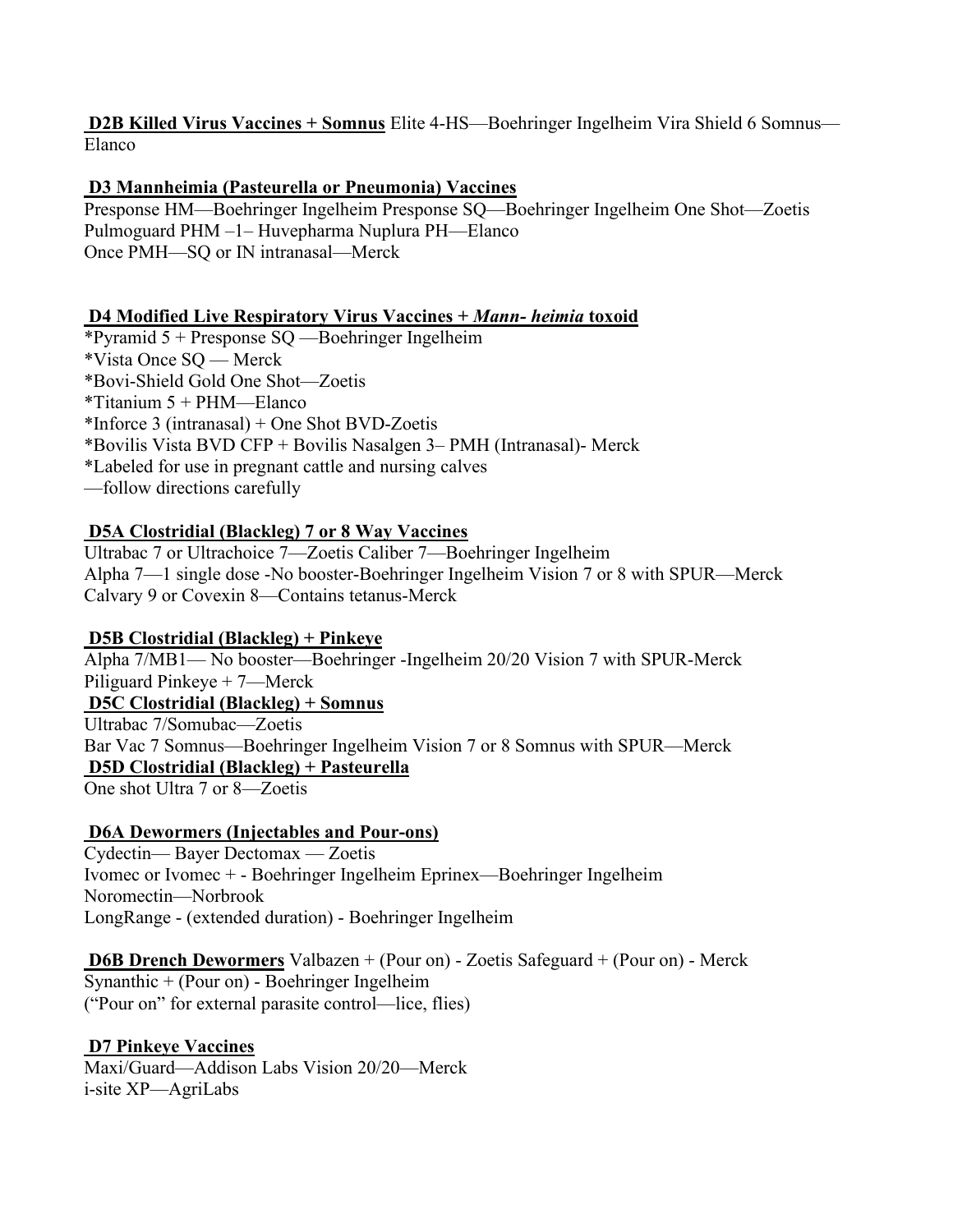Pinkeye Shield XT4—Elanco Piliguard Pinkeye-1 Trivalent or Triview—Merck SolidBac Pinkeye IR/PR—Zoetis Ocu-guard MB-1—Boehringer Ingelheim

## **D8 Scours Vaccines (for nursing calves)**

Bovilis Coronavirus (Intranasal, Coronavirus Only)- Merck Bar-Guard-99 (Oral, E. Coli K99 Only) - Boehringer Ingelheim Calf-Guard (Oral, Rota– and Coronavirus)– Zoetis First Defense (Oral, E.coli K99, Corona)& First Defense TriShield (Oral, E.Coli K99 + Coronavirus + Rotavirus )- Immucell Corp.

## **2020 Cow Slaughter and 2021 Inventory Expectations** *Dr. Kenny Burdine, Livestock Marketing Specialist, University of Kentucky*

Cattle slaughter got a lot of attention in 2020 as the sector raced to deal with labor challenges in the spring that greatly impacted processing volumes. At its lowest point, federally inspected cattle slaughter was down by more than one-third from 2019. But the processing industry showed a lot of resiliency through summer as slaughter levels picked back up, despite the challenges the pandemic created.

While cattle slaughter is often considered as a whole, I want to focus this discussion on cow slaughter for three reasons. First, cow slaughter was not impacted the same as steer and heifer slaughter during the pandemic. Secondly, cull cow prices were relatively strong last year, which created additional incentive for culling. And third, 2020 cow slaughter volumes impact beef cow numbers in 2021. This final point should be reflected in USDA's cattle inventory estimates that will be released on January 29th.

The beef cow slaughter chart that I am sharing this month compares beef cow slaughter in 2019 and 2020. The sharp drop in slaughter levels from March to April is clear in the chart. However, cow slaughter was not impacted as drastically during this time as steer and heifer slaughter. Some have pointed out that cow slaughter plants tend to be smaller in scale, which is generally true. I would make two other points that are likely part of the reason for this. First, processing of cull cows is a less complicated process in the sense that fewer cuts are likely being made. This probably allowed for easier spacing out of workers than at traditional steer / heifers processing plants. Secondly, and perhaps most significantly, cow plants tend to be less regionally concentrated. Since the pandemic impacted different regions at different times, the labor impacts on cow slaughter facilities were more spaced out. The beef cow slaughter chart includes 2020 slaughter data through November. Some may find it surprising that beef cow slaughter was 2.5% higher during the first eleven months of 2020, than it was in 2019.

I also wanted to share the dairy cow slaughter chart for comparative reference. Dairy cow slaughter can be an under-appreciated aspect of the beef production system. Even though there are way fewer dairy cows than beef cows in the US, the higher culling rates in the dairy sector actually lead to very similar total slaughter volumes. The same factors that impacted beef slaughter (labor constraints, demand for ground beef, farm level profitability challenges, etc.) also impacted dairy cow slaughter last year.

USDA will release their January 1 cattle inventory estimates on the afternoon of January 29<sup>th</sup>. Profitability challenges at the cow-calf level certainly have impacted beef cow number in the US during the last year. And, continued weather challenges in the Western half of the country have had major